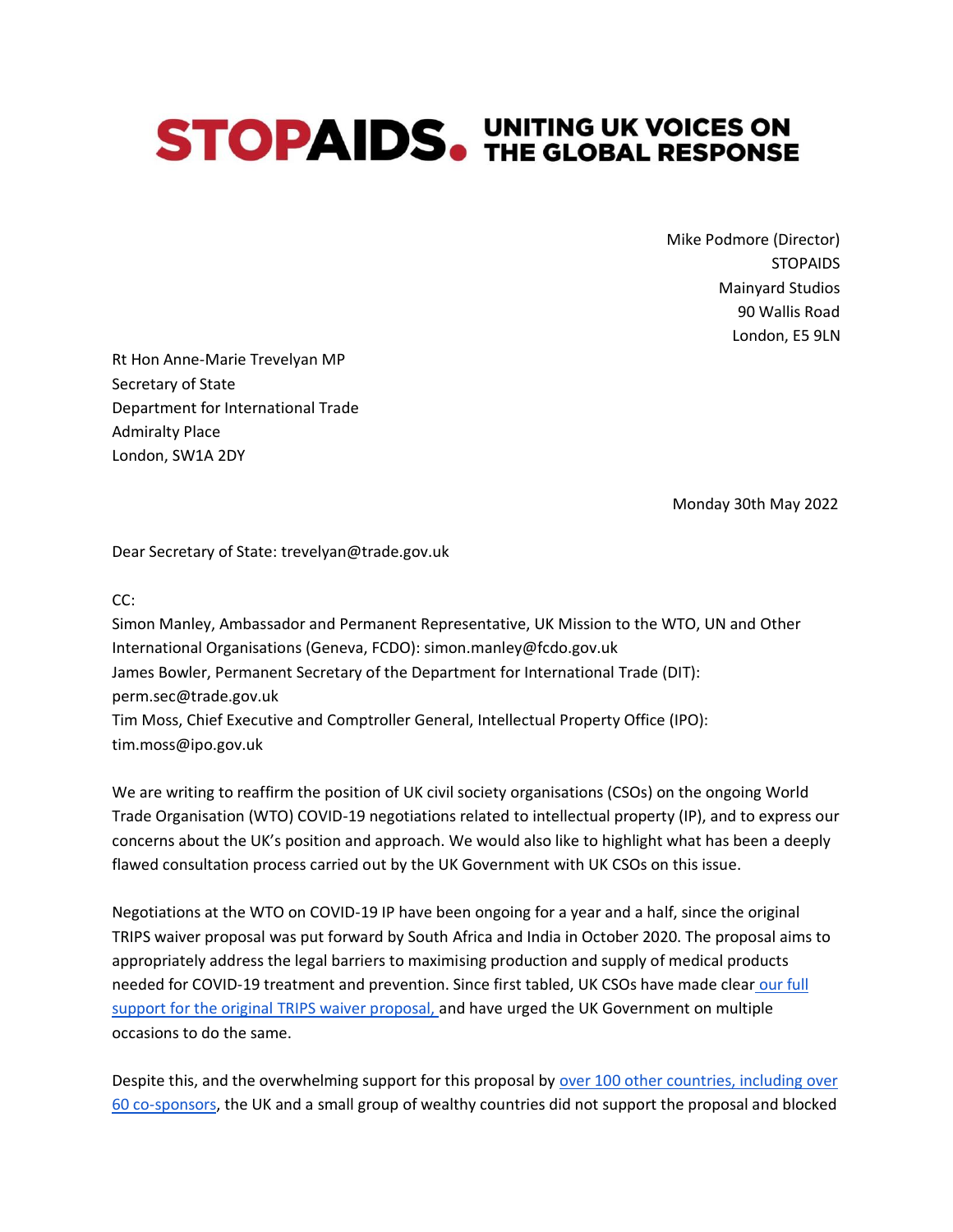it from progressing. As such, current negotiations focus around a [new proposal t](https://docs.wto.org/dol2fe/Pages/SS/directdoc.aspx?filename=q:/IP/C/W688.pdf&Open=True)abled by the WTO Director General, which emerged in a bid to reach consensus. As UK CSOs we have been clear about the [serious flaws of this new proposal and, as currently articulated, it does not amount to a waiver as](https://msfaccess.org/sites/default/files/2022-03/COVID19_TechBrief_MSF-AC_Waiver-Quad-text_briefing-doc_ENG_March2022.pdf)  [proposed.](https://msfaccess.org/sites/default/files/2022-03/COVID19_TechBrief_MSF-AC_Waiver-Quad-text_briefing-doc_ENG_March2022.pdf)

As such, we take this opportunity to re-emphasise that the text is seriously flawed as it stands, but to also clarify that we do not support a UK Government approach that would seek to delay and further dilute any hope of a meaningful WTO agreement to waive COVID-19 IP rules. Instead, we call on you once again to support the original TRIPS waiver proposal. On the proposed text currently under negotiation, the UK should urgently change paths and work with other governments to strengthen the text to get it as close as possible to the original TRIPS waiver proposal.

Since October 2020, we have strived to engage fully with the UK Government on this issue. We have met with the relevant UK Departments, namely the Intellectual Property Office (IPO) Department of International Trade (DIT) and the Foreign, Commonwealth and Development Office (FCDO) on a number of occasions, each time at our request. We expressed our views on the original TRIPS waiver proposal, as well as the new proposal currently being negotiated. We have consistently provided clear evidence for our positions, including the detrimental role IP has played in restricting supply and affordable access to COVID-19 health technologies, and the role the original TRIPS waiver proposal would play in overcoming this.

Despite this, engaging in a meaningful manner in these discussions with the UK Government has not been possible due to the manner in which these meetings were conducted. For example, we have never been provided any clarity on the UK Government's position on the TRIPS waiver beyond the repeated assertion that IP rules were responsible for the rapid development of COVID-19 medical tools and do not present a barrier to access. No evidence has been provided to support this claim, despite multiple requests.

Most recently, we understand that the UK made clear at the WTO that negotiations should not be rushed, and time was needed in order to "[consult with stakeholders](https://subscriber.politicopro.com/article/2022/05/wto-vaccine-negotiations-risk-stalling-out-prompting-lecture-from-okonjo-iweala-00033721)". Following repeated requests from our coalition to discuss the new proposal with IPO, DIT and FCDO in depth, we were offered just a 30 minute meeting on 23rd May. However, we were once again told it was not possible for the UK Government to share their position on the new text with us and our questions on the UK's negotiating objectives and strategy went unanswered. As such, we would like to stress that this meeting did not constitute a meaningful consultation.

[WHO estimates](https://www.who.int/data/stories/global-excess-deaths-associated-with-covid-19-january-2020-december-2021) suggest there have been four times as many deaths from COVID-19 in lower income countries than high income countries. Any meaningful outcome on waiving the IP barriers to life-saving COVID-19 technologies is too late to help prevent the countless lives already lost to vaccine inequality. But it is not too late to redress today's extreme COVID-19 treatment inequality or to facilitate timely equitable global access to newer more effective COVID-19 vaccines, tests and treatments. Once again, as WTO negotiations intensify, we urge the UK Government to take a different approach and support rather than obstruct a comprehensive TRIPS waiver agreement for COVID-19. We also request that the